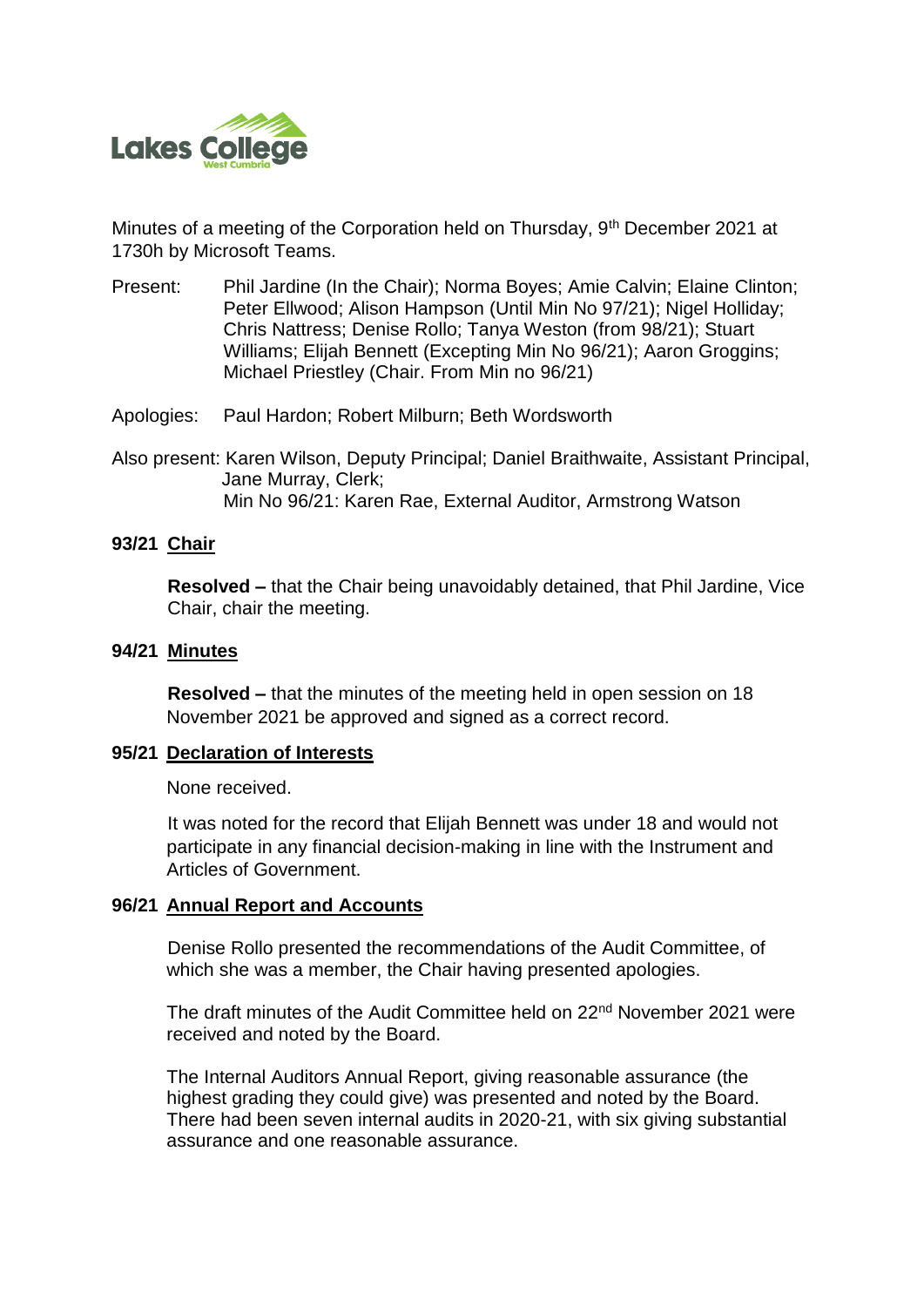Moving to the Letters of Representation in favour of Armstrong Watson, these were approved for signature by the Board, following some questioning in respect of wording, where it was noted for the record that there had been no instances of fraud in 2020-21 to bring to the auditor's attention.

The Audit Committee annual report was received and considered. It was noted that both internal and external auditors, and the Audit Committee itself, had performed as per expectations in 2020-21, with good co-operation and excellent attendance. As previously, both the Committee's work plan, and that of internal audit which had been approved by the Board, had been completed. In so far as the work which had been considered, the Audit Committee could given reasonable assurance that the college's internal control systems were effective. The Board were content to approve the Audit Committee's annual report for submission to the ESFA.

Moving to the External Auditors final management report, Karen Rae, presented her report which had been considered at length by the Audit Committee.

She was happy to say that testing that had been done, that the ESFA income was being used for the purposes intended, had shown that there were no major issues.

There had been no instances found of the manipulation of data when considering the management of controls and very few unadjusted errors.

She noted that, in respect of the recommendations that had been made, that management had accepted the recommendations.

Overall, she felt that the auditors had received the information they needed, there had been no significant difficulties and she was very happy to give a clean audit opinion and similarly for the regularity audit.

She was asked about going concern in light of the pension situation and, having explained that the pension liability was a sector-wide issue, and that it would only be realised if the college was to close. While the decision in respect of 'going concern' was one for the Board, she noted that 'going concern' was based on the Corporation's ability to meet its expenditure over a 12 month period and noted that there was a £2m cash balance at the year end.

It was noted by the Deputy Principal that currently, the College was not being asked to pay deficit payments.

#### *Karen Rae left the meeting Michael Priestley joined the meeting*

Following the above discussion, and noting the recommendation of the Audit Committee, the Board agreed 'going concern' for Lakes College. They continued to consider the financial statements. The Deputy Principal noted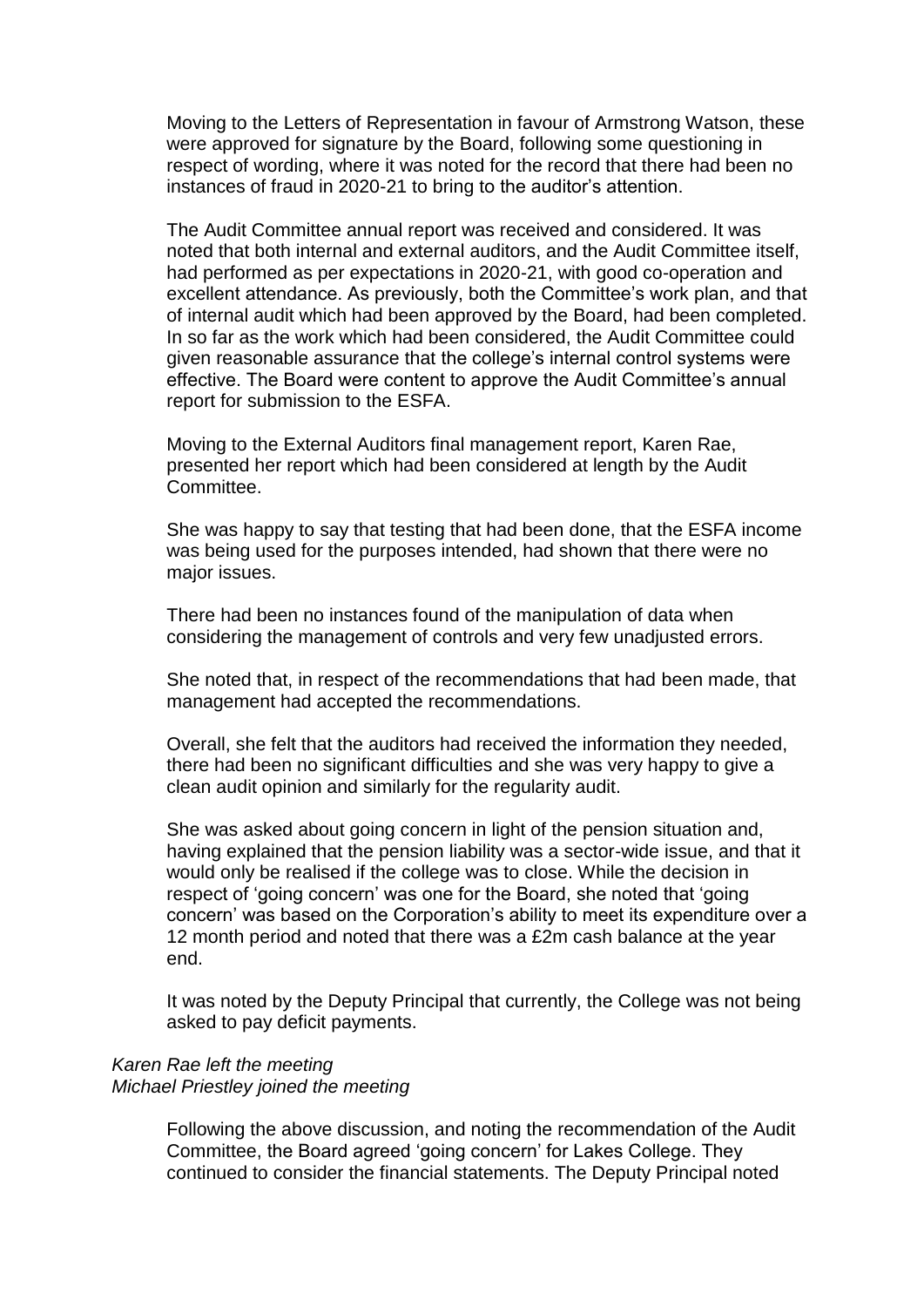that it was pleasing that growth of £200,000 had been achieved. It was noted that 87% of income had been from funding body grants and that non-public funding had gone down, but not as badly as might have been expected in the pandemic. Staff costs, which were really the only area of the business over which there was any ability to adjust, were on a par with the sector. However, it was noted that there may a need to spend to achieve growth. There was little room for manoeuvre in non-pay costs which were in the region of  $f3.2m$ .

The various statements in the Annual Report and accounts were noted and approved for signature by the Chair and Principal (as accounting officer).

The Student Prize Fund Accounts, which had been a bequest to the College, were used to provide students with prizes and the accounts were received and noted.

The Value for Money report, which had been considered by the Audit Committee, was tabled for information to the Board, who had previously requested sight of the benchmarking information.

## **Resolved –**

- 1) That the draft minutes of the Audit Committee held on 22 November 2021 be received and noted;
- 2) That the internal auditor's annual report 2020-21 be noted;
- 3) That the letters of representation (audit and regularity) in favour of Armstrong Watson be authorised for signature;
- 4) That the Audit Committee's Annual Report be received and noted, and approved for submission to the ESFA;
- 5) That the Board receives and notes the External Auditor's final management report;
- 6) That the Board approves the conclusion reached of 'going concern' for Lakes College;
- 7) That the Financial Statements 2020-21 be approved and authorised for signature by the Chair and Principal (as Accounting Officer);
- 8) That the Student Prize Fund Accounts be received and noted;
- 9) That the Value for Money reported be received and noted.

*Elijah Bennett rejoined discussion*

### **97/21 Key Performance Indicators**

The Deputy Principal noted that 16-18 numbers were looking more positive than previously reported at 842 and therefore the impact on lagged learner funding would be less severe. Adult education budget was under contract, however remedial action was planned.

Apprenticeship starts were very strong and in-learning was also strong, however, some of that was attributable to the impact of last year when on-job training was curtailed. It was thought that recruitment of higher apprentices in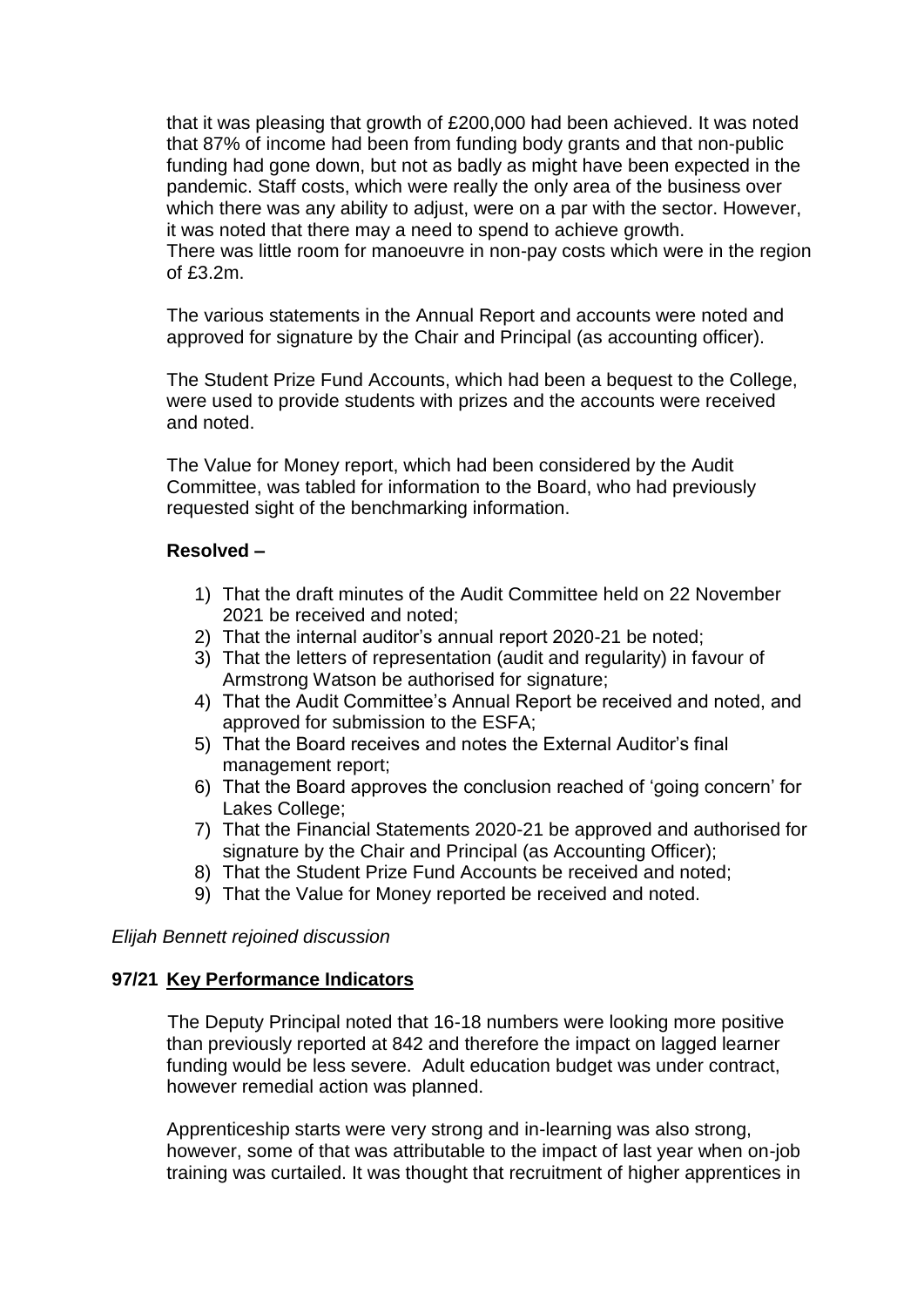January would be between 60-70 for NCfN and possible that apprenticeship income could top £3m this year. HE learners were just shy of target currently, but anticipated to rise in January. Attendance is strong, although slightly below target. Maths and English attendance still challenging but significantly better than the previous year. Retention was also strong, but suggested that the critical period would be after Christmas.

It was felt that the industrial placements were showing a good start to the year and asked what the contributing factors were. It was felt that the sales team were doing a good job in building relationships and demystifying the process.

It was asked what more could be done to make the adult offer more attractive and felt that a review of the offer, and the possibility to tie the offer into the SDF project, reviewing what adults want, might improve the situation.

Asked how the 16-18 offer might be improved for next year, it was thought that T-Levels would become increasingly attractive and that there had been good interest on open day.

It was asked about high needs learners with an EHCP, and the demands were increasing – thought to be 125 this year. However, the funding had not changed, but nevertheless the support was put in place.

**Resolved** – that the KPIs be received and noted.

*Tanya Weston joined the meeting Alison Hampson left the meeting.* 

### **98/21 Curriculum Update**

The Deputy Principal noted that some behavioural issues had arisen after half term, attributed to the lack of engagement and discipline during the pandemic. Some students were being offered support to improve their behaviour but disciplinary action could not be ruled out.

The whole college approach to maths and English was continuing under the new strategy, and while attendance and engagement continued to be challenging, the situation would continue to be monitored (including by governors).

It was felt that there had been a strong start to HE recruitment this year. Some areas of under-performance were being robustly challenged. It was asked about progress being made with industrial updating and assurance given it was under way. In discussing the HE forum, it was asked whether there was place for students on the forum and acknowledged that this was a good suggestion.

It was asked about quality improvement and felt that there was a good middle management team who were developing the provision and monitoring quality.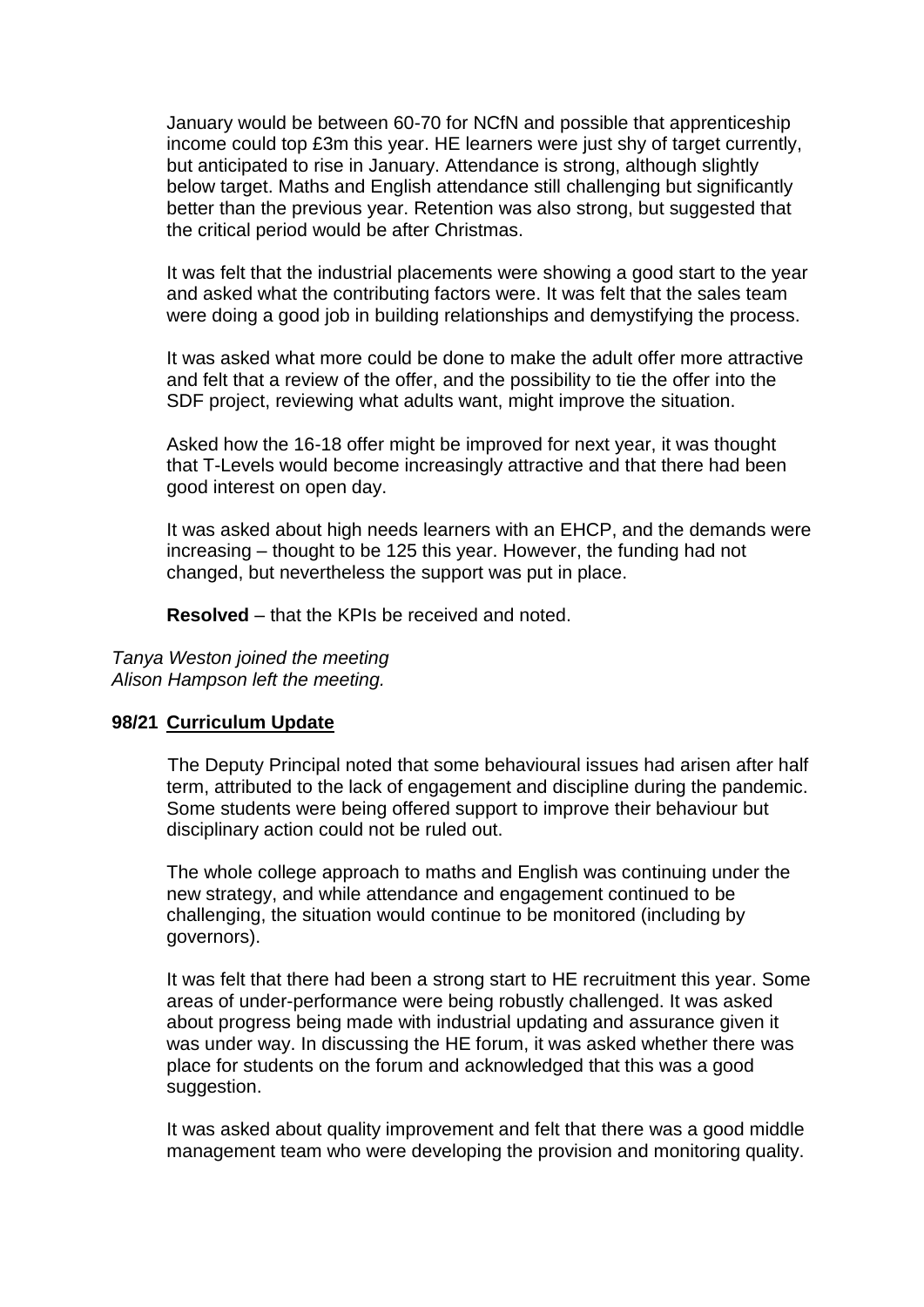It was asked where there were sufficient staff in maths and English to cope with the workload, and acknowledged that it was challenging to get good maths teachers in particular and that there had been a period of staff sickness which had had an impact, but thought that there had been sufficient cover.

It was asked about the IP system and how it worked to enhance the quality of TLA. It was felt that it proved valuable in collating information and identifying themes which required to be addressed.

The Board noted the successes listed in the report and offered congratulations on the achievements. A Governor, who had attended a learning walk that afternoon, fed back how impressed he had been with the quality of work and the impressive facilities.

## **98/21 Confidential Session and Minutes**

### **Resolved –**

- 1) To move into confidential session;
- 2) That the minutes of the meeting held on  $9<sup>th</sup>$  December 2021 in confidential session be approved and signed as a correct record.

## **99/21 Finance Update - confidential**

The Deputy Principal updated the Board on the latest financial picture and project management.

### **100/21 ESFA Meeting- confidential**

The Chair reported back on a private meeting with the ESFA and the FE Commissioner.

### **101/21 Open Session**

**Resolved –** that the session to be re-opened

### **102/21 Governance**

Expressions of interest in the Chair and Vice Chair positions had been requested twice during the year. The feedback which had been received, indicated that it was felt that both were doing a good job.

An internal audit of governance had given substantial assurance, with one low recommendation to increase the Governance attendance target from 75% to 80%, which the Board was happy to accept.

# **Resolved –**

- 1) That Michael Priestly be re-appointed Chair from 01/02/2022 30/01/2024;
- 2) That Phil Jardine be re-appointed Chair from 07/02/2022-06/02/2024